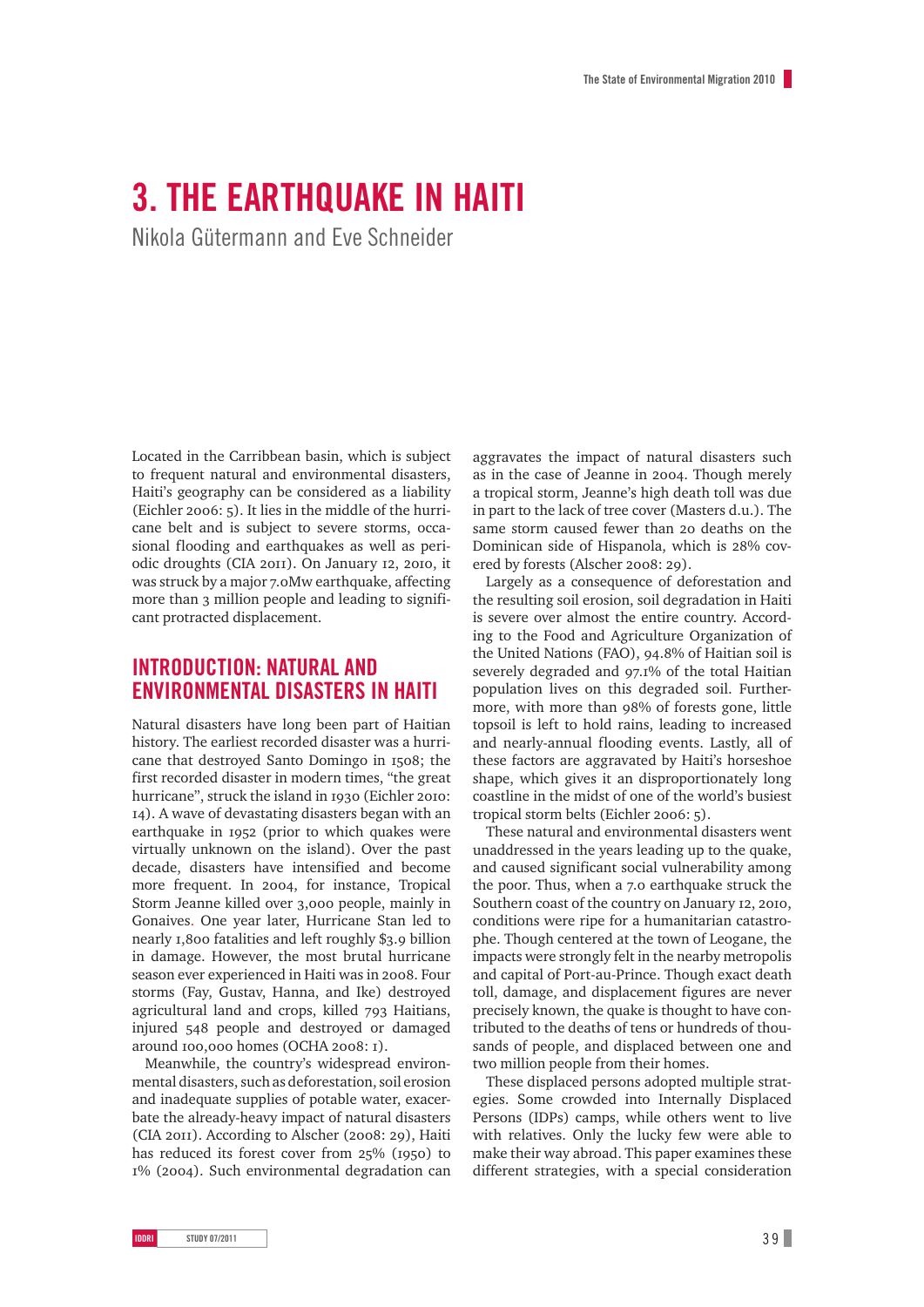of the political response, services provided to the various groups, and the legal context in which all of these environmental migrants were living. The first section of the paper deals with the domestic situation faced by IDPs, while the second section examines the fate of those who attempted to relocate to other countries in the Western Hemisphere.

# **1. Coping with the earthquake: internal displacement strategies**

Right after the quake, some families stayed on their property even though their house was destroyed, or was vulnerable to collapse due to aftershocks, while others moved away from the quake zone to find shelter elsewhere. These quake-crated IDPs can be distributed into two groups: 1) IDPs located in camps, which were mainly in urban areas; and 2) IDPs residing with host families, mainly in rural areas. However, it should be noted that the two groups were not so clearly defined in reality. Some households chose to keep a few members of the family in IDP camps, while sending others to live with host families in rural areas. Other IDPs traveled frequently between urban and rural areas over time. Still, this framework will be used in this paper for conceptual clarity.

#### 1.1. Assessing protection and assistance to IDPs

#### **1.1.1. The role of the International Organization for Migration (IOM)**

IOM has had missions in Haiti since 1993. It was among the first organizations to respond to the flow of IDPs, and was able to do so by reallocating the funds scheduled for other emergency assistance missions. In the first 6 months following the earthquake, IOM distributed 2 millions Non-Food Items (NFIs) to 300,000 families and registered 720,000 IDPs. It is now the head organization of the Camp Coordination and Camp Management (CCCM) Cluster, which is in charge of managing several major camps and registering the population of IDPs. IOM also established an information system that covers all known camps (including those not managed by international organizations); qualified patrols make regular visits to manage the system. Based on this field information, IOM issues regular surveys on the living conditions in camps, and on evictions or on the conditions of return of IDPs; it also informs IDPs about relocation opportunities.

However, many camps were built spontaneously on private ground or in places not sound for habitation. Consequently, starting a few weeks after the

quake, many IDPs were expelled by landowners. By March 2011, 8% of IDPs had been evicted from their camps; 25% more had been threatened with eviction (CCCM, 2011a). In a survey conducted on IDPs who had left camps, 35% declared that the reason for their departure was because they had been threatened of eviction. By comparison, 16% feared rains or hurricanes, 14% moved because of the poor living conditions and 14% because of security problems (CCCM, 2011b).

#### **1.1.2. Living conditions in IDP Camps**

Although a great amount of resources were allocated to camp management, living conditions in camps could be very difficult, especially in spontaneous camps. In the first few months, 100,000 households were given a tent each. But tents do not offer a sufficient protection to live through the rainy season, during which 60 to 80 mm of rain can fall in an hour. 64% of IDP camps provided no access to water and 47% did not have toilets. Access to such basic services is especially rare in smaller camps (fewer than 100 households) which account for 70% of all camps and 16% of the IDP population living in camps (CCCM, 2011c). Cases of violence have been reported.

Even though the number of IDPs living in camps has steadily decreased, almost half of the initial IDP camp population remains, and the rate at which camps are emptying has also begun to slow. Between January and March 2011, the number of large and medium-sized camps (more than 100 IDPs) decreased while the number of small IDP sites (1-19 households) grew by 17% (CCCM, 2011c). This is particularly concerning since, as mentioned above, living conditions in small spontaneous sites are more severe and people are facing stronger threats of eviction.

#### **1.1.3. IDPs in rural areas**

From a humanitarian perspective, the interesting thing about IDP sites is that a lot of data is available on them and about the IDPs they are housing: where they are moving, what their needs are, and so on. Thus, despite the lack of financial resources, response strategies can be planned. On the contrary, movements of IDPs to host families in rural areas are more difficult to assess, because IDPs are not captured in the data and become invisible. Even counting them requires small-scale, costly surveys of rural households. Estimates of IDPs living with guest families in rural areas put the number between 500,000 and 600,000, or 30% of the total number of IDPs. 96% of them were hosted by immediate family members (either within the home, or in makeshift homes in gardens). In some areas, 43% of rural households reported hosting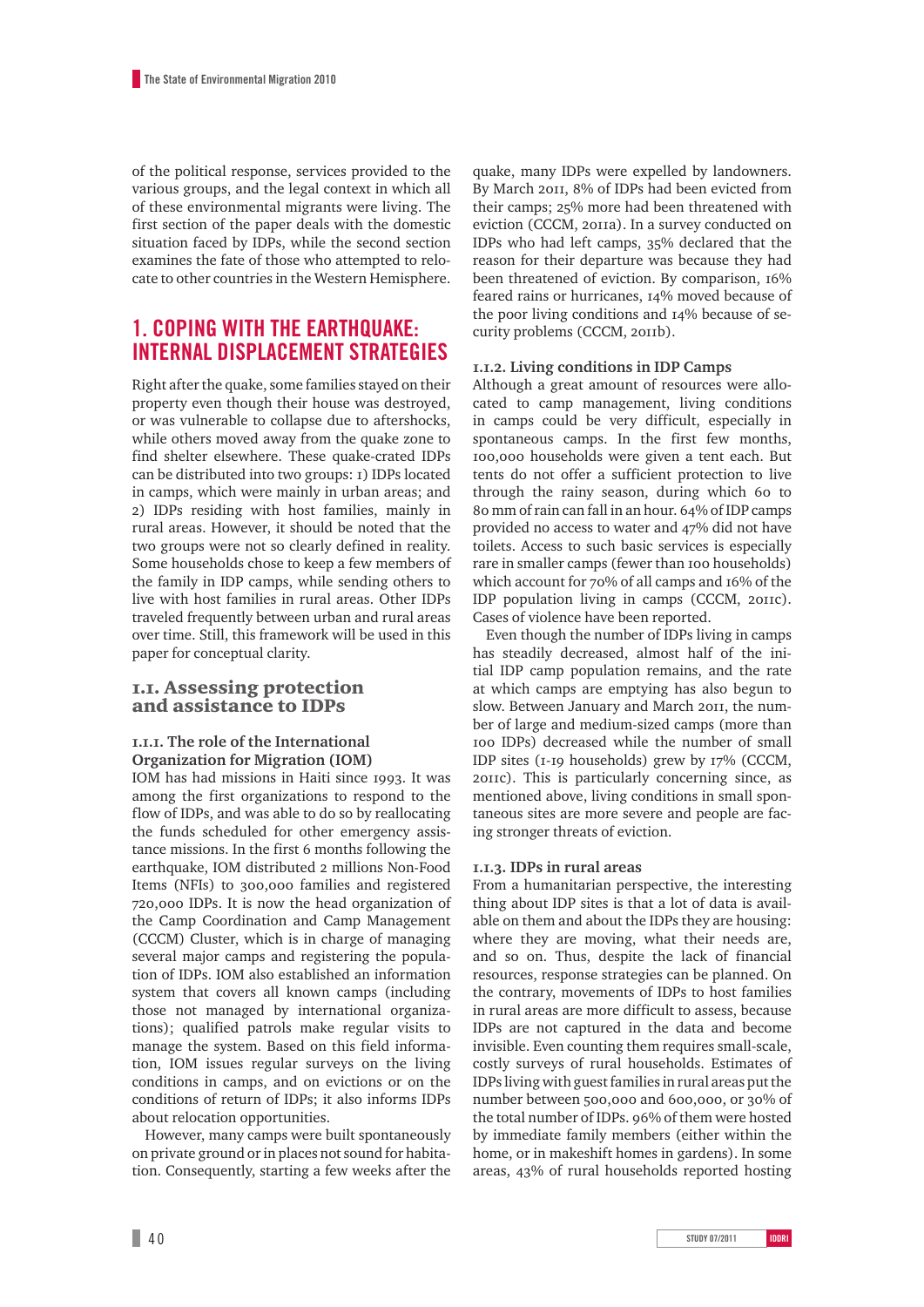

**Figure 3.** Urban-rural migrations in Haiti after the 2010 earthquake

Source: JTF-Haiti. Operation Unified Response. Found under: https://www.cimicweb.org/cmo/haiti

new people after the earthquake; on average, they were hosting 4 adults and 2 children.

The main problem in rural areas is that IDPs arrived with very little or no resources in households that were already poor themselves. Economic and natural resources were rapidly overstretched: reports show that within a few weeks, many rural households had eaten the stock of food they had planned to live on for four months, until the next harvesting season. With no savings, some had to sell their production tools (shovels, land, seeds, etc) in order to buy food. These households are now facing high food insecurity since they cannot produce enough for the next season. Coping strategies analyses show that they have reduced the number of meals per day, and the quantity of food eaten at each meal. Rural households have also turned to other sources of income such as tree cutting for charcoal production, even though they are aware that this practice makes their immediate environment more fragile and therefore exposes them to heightened environmental threats.

80% of IDPs hosted in rural households are unemployed. One response from IOM was to launch large Cash-For-Work (CFW) programs. The idea is simple: IOM hires IDPs to rebuild roads and

evacuate the rubble. This program provides them with the salary they need and helps rebuilding the country, by involving the population in the reconstruction process. IOM's policy was to give priority to IDPs, therefore 70% of their hires were IDPs against just 30% locals of rural areas. However, this practice proved controversial, for several reasons. First, local people also needed cash in order to buy food – for which prices rose sharply after the quake – and production tools, so IOM's policy was seen as unfair and created social tensions. Secondly, wages paid by IOM were three to four times higher than wages for agricultural workers, many of whom therefore chose to abandon agriculture temporarily to earn more, putting the regional agricultural production at risk. Third, work opportunities were very short-term, so as to maximize turnover and reach more beneficiaries. Since many of the workers were untrained, this practice elevated the risk of work-related accidents. Finally, rubble removal requires very expensive equipment, such as trucks, which were provided by foreign companies and international organizations. Thus, much of the money did not reach intended beneficiaries, and the impact was much smaller than anticipated (USAID Inspector General, 2010).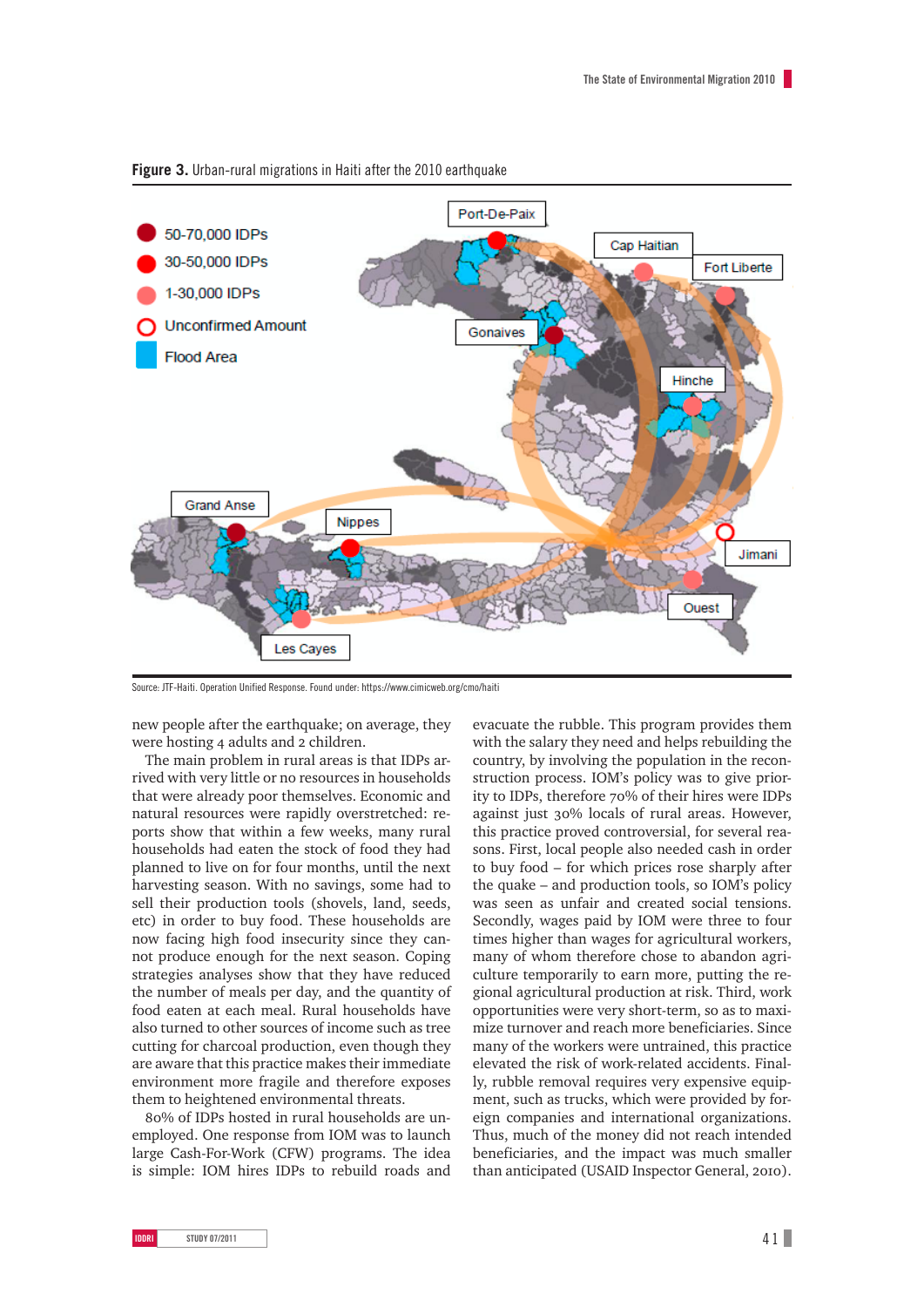### 1.2. Sustaining livelihood: relocation and returning home strategies and challenges

With so many problems in IDP camps, why did so many stay? Many simply did not know where to go: this was the reason given by 55% of IDPs still in camps. Housing reconstruction is on-going, and many IDPs do not know what state their house is in. The Ministry for Public Works used a threecolor coding system for housing: green for "not damaged", orange for "in need of repair", and red for "unsafe and in need of demolition". However, a survey by the CCCM Cluster showed that 35% of people residing in camps do not know how their house was classified (CCCM, 2011c). In addition, more than 70% of Port-au-Prince residents rent housing, and since rents for "green coded" houses have increased by 300% since the quake, many families on modest incomes cannot return. Finally, Haitian property law is highly disorganized, and many households existed on land with vague property rights.

IDPs also need cash to relocate their household, and they need livelihoods in their new communities, as well as basic public services, water, sanitation, transport, education. Both the evacuation of rubble and reconstruction are on-going and are taking more time in poorer neighborhoods, which prevent families from going back. What's more, IDP camps are often closer to home communities than permanent, reconstructed options (cf. map 2 in Annex, showing IDP sites near Port-au-Prince). Ironically, leaving IDP camps would mean further displacement from family, friends, social networks, and livelihoods than simply staying put. What's more, fear of returning to permanent buildings after the experience of the earthquake has also proven a barrier to return.

Between January and March 2011, the average number of people in households in IDP sites fell from 4.3 to 4.1. The decrease implies that households were sending family members (mainly male heads of household) to their future relocation site, while keeping some family members in the camp, where at least a few services were accessible. This strategy allows families to prepare for their relocation while minimizing risks. However, when they do leave, about two-thirds of IDPs choose to return home over relocating elsewhere. Even after relocation, conditions are difficult: only 40% of relocated people live in undamaged houses, whereas 30% live in houses in need of repair or unsafe houses, and 30% live in a tent or in makeshift shelters on plots (CCCM, 2011b).

In rural areas, some parents also chose to leave their children with their host families and to

register them at school, while they looked for work in urban areas or engaged in CFW activities. IDPs in rural areas are increasingly children, women with babies, and elderly people, categories who are not able to contribute to agricultural work. This demographic shift puts added pressure on rural families' resources, who have to feed more people with less labor and increased environmental vulnerability: in short, a recipe for major food insecurity. At the same time, the bulk of international reconstruction aid has been distributed to urban areas, both for reconstruction and to improve access to public services. Labor migrants are pulled towards urban zones for employment, while rural areas (which were less directly affected by the quake) must cope with housing and feeding large vulnerable populations.

## 1.3. Improving the response to internal displacement

Even prior to the 2010 earthquake, Haiti was one of the poorest countries in the world, and the poorest of the Northern Hemisphere. It has been struck by a series of natural disasters and has proven structurally vulnerable as a country. So that rebuilding must also mean investing in people's ability to cope with natural disasters. Although another earthquake of this magnitude is unlikely to occur again soon, Haiti will regularly be struck by violent storms and hurricanes in the years to come, especially in an era of climate change. Haitians need to be prepared for these natural threats. After the quake, some proposed that Port-au-Prince be entirely demolished and reconstructed in order to offer better living conditions and improved protection against natural disasters. However, such proposals encountered major financial, social, and logistical challenges.

One of the strategies of the CCCM Cluster was to keep as many people as possible in rural areas in order to avoid IDP return to the overcrowded and most vulnerable neighborhoods of larger cities (Pascal, 2011). However, most IDPs felt that their displacement was temporary, and that they should return home to their cities and neighborhoods as soon as possible. Indeed, most of the voluntary migration in recent months has been composed of people returning to urban centers, either permanently or in circular migration from rural areas. These sorts of intentions and desires should be a part of employment, development, and migration strategies in the reconstruction phase, something that has not always been done in this case.

It is also important not to focus only on urban areas for reconstruction. IDPs have put heavy social pressure on rural areas, and have affected both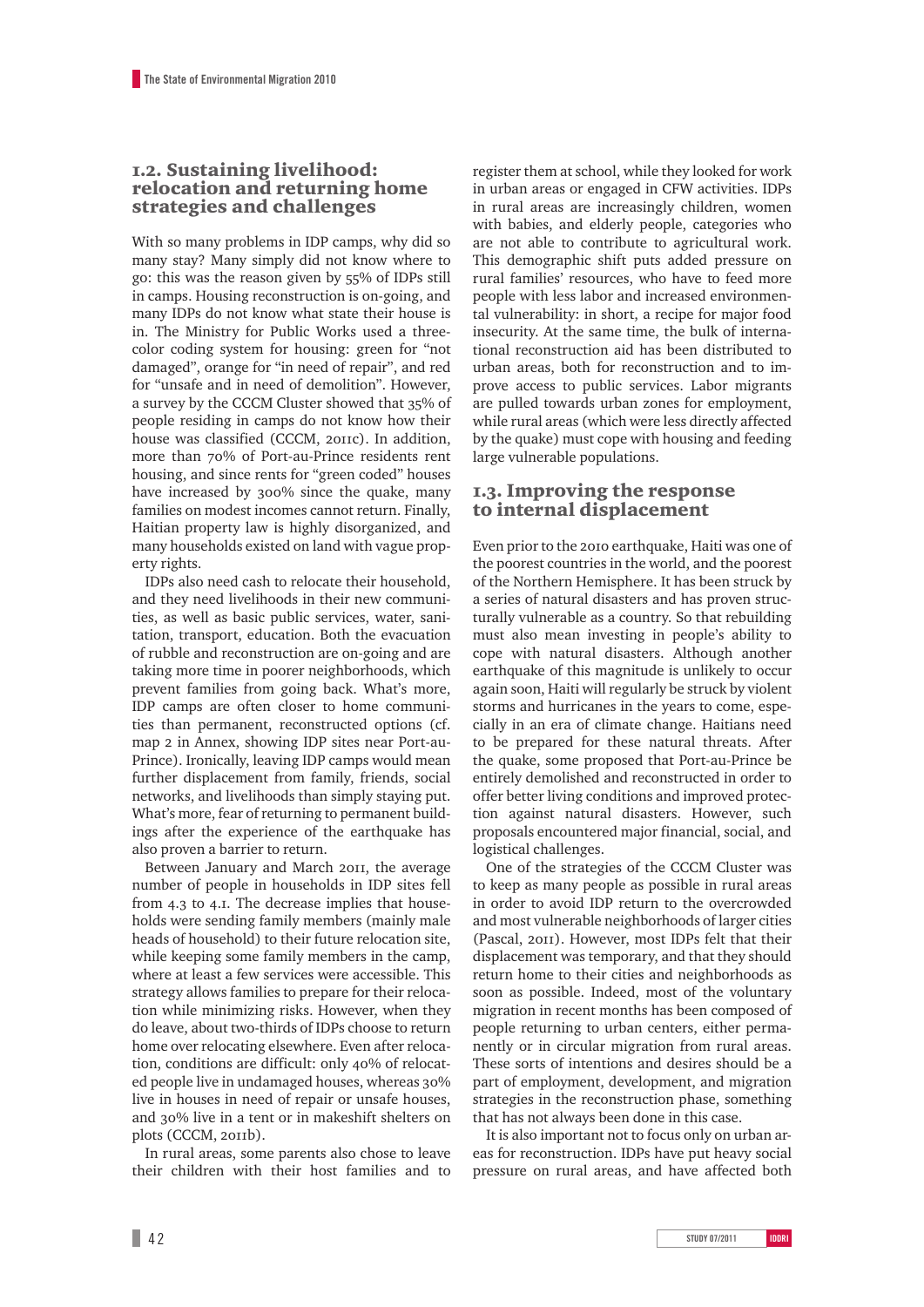livelihoods and coping capacities of rural populations. Aid must be provided quickly to rural areas, not only to avoid an aggravation of the current situation and a humanitarian crisis, but also for the long run. Rural development aid, and particularly agricultural aid, is essential to the country's reconstruction, in order to avoid a new exodus out of rural areas in the years to come. Rural farmers must be capable of producing sufficiently to feed themselves and to save for coping in crises.

In addition, an urban-centric reconstruction process might attract a surplus of labor migrants, adding to already overcrowded urban areas. Reconstruction has to be done quickly, but it should not offer wages and job opportunities that are so advantageous that they would compete with other vital economic activities, such as the agricultural sector.

Temporary migration has also proven, in the Haitian case, to be a valuable adaptation strategy. Families planning to relocate have been sending individual members to future relocation destinations in order to minimize risks, prepare for moves, and improve livelihoods. This sort of beneficial strategy can be aided by the provision of quality information on return/relocation opportunities.

# **2. The case of international migrations**

### 2.1. Haitian international migration patterns prior to the 2010 earthquake

From the late 19<sup>th</sup> Century through the 1930s, poor rural Haitians increasingly began to migrate to Cuba and the Dominican Republic to find work in the sugar plantations (Alscher, 2009: 10). Since the mid-1950s, migration ties to the United States and, to a lesser extent, Canada have also been important. As the country descended into chaos after the breakdown of the Duvalier dictatorship in the late 1980s, Haitians began arriving in the United States in large numbers. Between 1980 and 2000, the Haitian population residing in the United States more than quadrupled from 92,000 to 419,000 to around 535,000 in 2010 (Terrazas, 2010). Haitians have also migrated to Europe in recent years, though in much smaller numbers (Alscher, 2008: 46).

But how did environmental factors (including the earthquake) impact these migration pathways? Environmental degradation and disasters appear to be important triggers for Haitian migrations outside Haiti's borders as well. Indeed, as Myers

(1993: 189) states, Haitian people are "abandoning their homelands in part because their country has become an environmental basket case". The poor management and use of environmental resources impedes a prospering agricultural economy.

However, political instability and oppression are also critically important to Haitians' migration decisions. As Catanese (1999: 51, cit en Alscher 2009: 3) underlines, Haitian migration is induced by both environmental and political factors that have "reinforced each other over long periods of Haitian history". Poor governance has had the effect of weakening food security, reducing state capacity, and triggering environmental migration. Such problems in governance include both the serious flaws of the Duvalier regime as well as macroeconomic stabilization policy in the modern era (Eliscar 2010, Dupuy 2011). Indeed, the conditions put by the IMF and the World Bank for the payback of the debt, "impeded the development process of Haiti by demanding the breaking down of tariff barriers on imports" (Eliscar, 2010:22). Lowering tariffs impacted on Haitian food security as foreign commodities now flood the national markets in a way that Haitian producers have not been able compete with (Dupuy, 2011). Furthermore, with less state investment in the agrarian sector, the conditionalities put a toll on rural populations and forced them to metropolitan areas in search of factory-related employment opportunities (Eliscar, 2010: 22). The result was a rural exodus, as laborers flowed to Port-au-Prince<sup>5</sup>, as well as abroad, to the Dominican Republic, the wider Caribbean, and North America.

## 2.2. Neighboring countries' responses to Haitian international migrations

#### **2.2.1. Migration to the United States**

Since the United States is home to the largest number of overseas Haitians (535,000 people; Terrazas, 2010), it is worth analyzing the impact of the quake on Haiti-US migration flows. Immediately after the earthquake, US immigration rules were relaxed. The Department of Homeland Security (DHS) extended Temporary Protected Status (TPS), which is a "temporary immigration benefit that allows qualified individuals from designated countries (or parts of those countries) who are in the United States to stay here for a limited time period" (USCIS 2011), and offered an 18-month

<sup>5.</sup> Ironically, this rural-to-urban migration flow was halted not by economic change, but by the natural disaster of the earthquake, which created what Robert Fatton (2010) calls "a reverse exodus" back to rural areas.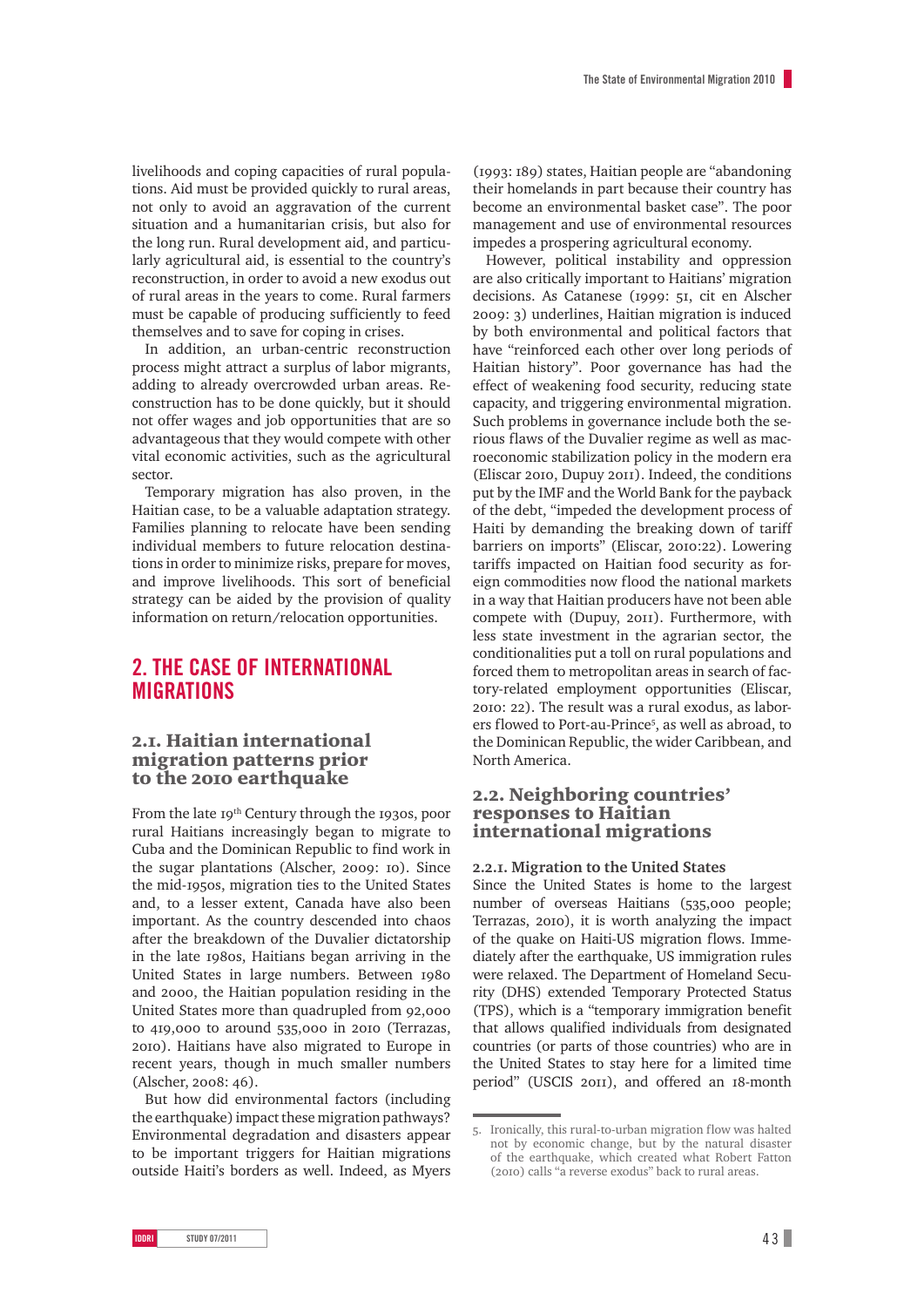visa to Haitians who arrived in the USA prior to the earthquake. According to the U.S. Department of State, 54,716 Haitians had approved petitions to migrate to the United States at the time of the earthquake and were waiting for visas to become available (Wasem, 2011: iii). Furthermore, deportations in progress were halted by the DHS (Zissis, 2010). Nevertheless, three days after the earthquake, Secretary of the DHS Janet Napoliatano warned of the consequences of Haitian fleeing to the USA:

"At this moment of tragedy in Haiti it is tempting for people suffering in the aftermath of the earthquake to seek refuge elsewhere. But attempting to leave Haiti now will only bring more hardship to the Haitian people and nation… It is important to note that TPS will apply only to those individuals who were in the United States as of January 12, 2010. Those who attempt to travel to the United States after January 12, 2010 will not be eligible for TPS and will be repatriated" (DHS Jan. 15, 2010).

According to the Coast Guard, 1,377 Haitians have been interdicted at sea in the fiscal year 2010, a smaller number than in previous years (Aguilera, 2010). These figures imply that attempts by Haitians to reach the USA (illegally and usually in small, unseaworthy boats) fell following the earthquake (a.u. EU Times 2010). Certainly the increased surveillance of the Coast Guard and military warships was a deterrent. But Michael A. Clemons, of the Washington-based Center for Global Development, points to a different reason: cost. The journey costs \$600-1000—well beyond reach for many families in the aftermath of the quake.6 Simultaneously, the US Department of Homeland Security reported a drop in the flow of *legal* migrants, from 26,007 and 25,859 in 2008 and 2009, respectively, to 22,582 in 2010. (Monger and Yankay [DHS] 2011:4). In the aftermath of the quake, it seems that financial resources for all forms of migration to the US were hard to come by.

One year after the earthquake, 1.3 million Haitians still remain displaced from their homes (Wasem 2011: 17). Nevertheless, in January 2011, US-immigration authorities began repatriating Haitians to their country (Armario, 2011). David Abraham, expert on US-immigration law, explains the repatriating of Haitians as follows: "The crudest explanation has always been that the situation in Haiti is endemically so bad, that if irregular entry is permitted to take hold, a dam would break and Haitians would come in massive numbers. On the one hand, the policy is a defence of the formal legal procedures for admission and immigration and the requirement that everyone follow those

6. Interview with Michael A. Clemens on April 13th, 2011.

rules. On the other hand, it is a desire to keep Haitian immigration at a minimum. Now that the short-term earthquake emergency is over, it's back to normal. If people are allowed to stay on, they will build social connections and become integrated into communities, and it then becomes much harder to deport them" (Abraham interview, 2011). A January 2010 *USA Today*/Gallup poll backs these statements, showing that a majority of Americans (53%) are opposed to accepting more Haitian immigrants into the United States. Abraham further maintains that "Haitians--like all unskilled immigrants--put negative pressure on the labor market, especially on the wages of the already-poor natives (mostly Black and Hispanic)…It's the rude masses that the state is worried about" (Abraham, 2011).

But Abraham's comments beg the question: does the US really have to worry about the "rude masses"? Clemens counters that, in the 10 years prior to the earthquake, 118,000 Haitians were caught in the high sees and violently brought back to their "prison" that they were desperately trying to escape. This number represents just 1/26 of 1% of the current US population, and constitutes a group that is much too small to have any negative impact on the labor market. These forcibly repatriated Haitians became what Clemens calls "avoidable victims" of the 2010 quake (Clemens, 2011). Second, Clemens identifies a misconception of Haitian immigrants' roles in US society: they are seen as a threat rather than as a valuable human resource.

Similarly, Lardner (cit. in Wasem 2011:7) asserts that the term of "threat to national security" was "being construed too broadly, being applied arbitrarily to Haitians, and wasting limited resources" in the aftermath of the quake. Clemens also notes that, for 28 years (1952 to 1980), US refugee law provided designations for environmental causes of displacement. It is only in modern times that the US has reverted to strict immigration control in the wake of natural disasters. Moreover, Wasem (2011: ii) observes that "Haitians are not afforded the same treatment as other asylum seekers", and that Haitians have been "singled out for more restrictive treatment" (Senate Subcommittee on Immigration 2002, cit. in Wasem 2011: 7)—even before the quake. Thus, the American clampdown on Haitian immigration after the quake is retrograde, but hardly unusual given the social and political context.

**2.2.2. Migration to Latin American countries** In contrast to decreasing migration flows towards the USA, the Jesuit Refugees Service (JRS) and the Jesuit Migrants Service (JMS) have recorded increased numbers of migrants towards neighbouring Latin American and Caribbean countries after the 2010 earthquake (Stapleton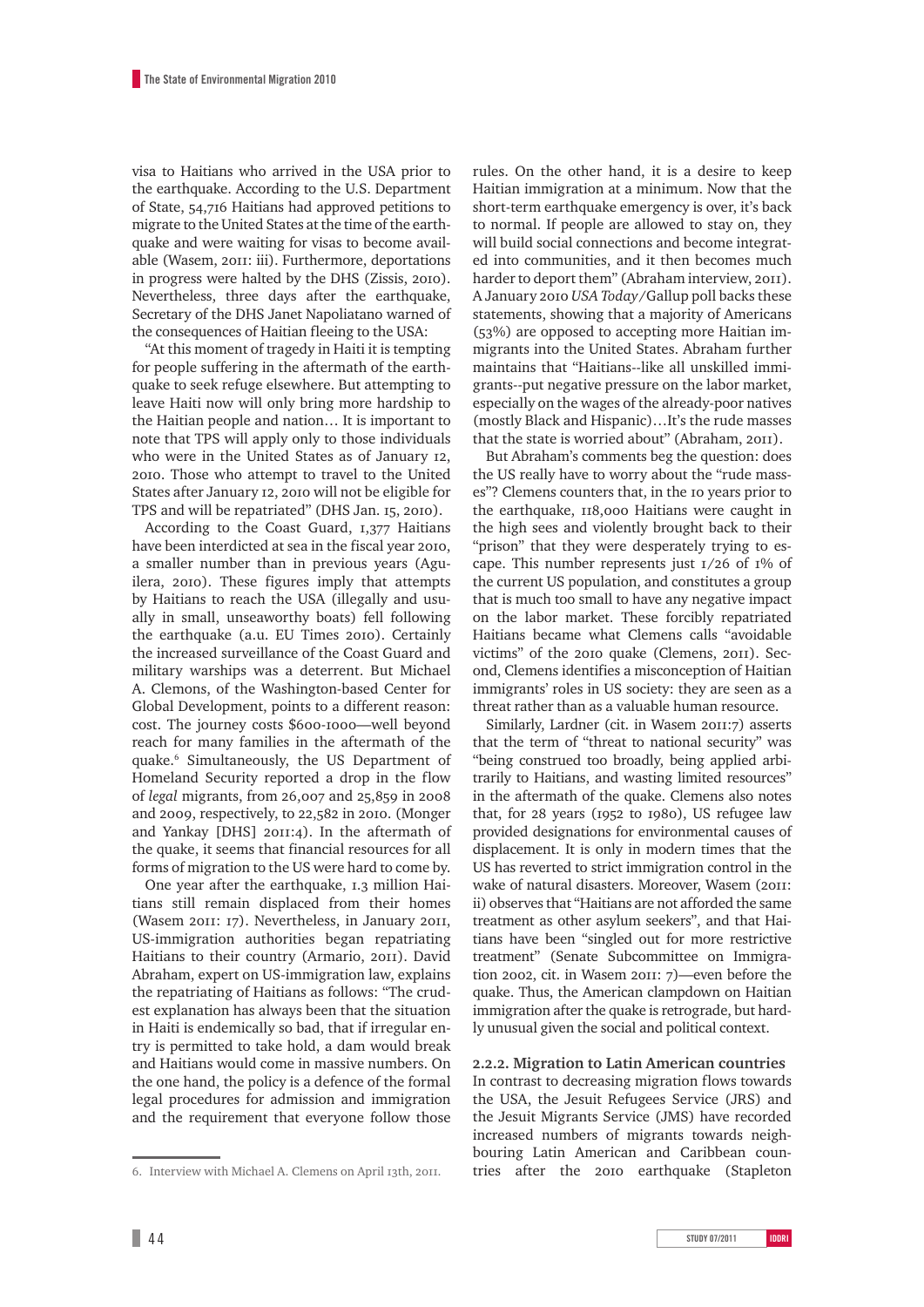2010). According to Edson Louidor, in charge of communications for JRS/JMS in Latin America, trafficking networks have emerged, promising Haitians passage to the French Guyana or the USA (for work or study) in exchange of money. However, these Haitians are mainly being abandoned in Brazil or in Ecuador. These activities have led to border crackdowns in French Guyana and Brazil in the year following the quake (Wilner, 2011). In Brazil, Haitians fleeing the consequences of the earthquake are not entitled to refugee status. The status is given to people escaping circumstances such as political or ethnic persecution and religious discrimination, but not to those fleeing poverty and the consequences of natural disasters (Stapleton, 2011). In February 2011, Brazil completely suspended the issuance of refugee status to Haitians.

The number of Haitians in Ecuador has also risen significantly after the earthquake according to the JRS Ecuador Director Fernando Ponce (Stapleton, 2011). Based on statistics provided by immigration police services, 1,258 Haitians arrived in Ecuador in 2009, a further 1,867 in 2010 and as many as 1,112 during the first months of 2011. In addition, the national tourism office in Chile reported that 820 Haitians entered the country in 2010, almost twice as many as in 2009 (477); 125 more arrived in January 2011 (Stapleton, 2011). Though the flows are small, these numbers show a clear increase in international migration to South America in the aftermath of the quake.

Concerning migration toward the Dominican Republic, Dominican migration director Sigfrido Pared Perez estimated that the earthquake led to a 15% increase in the Haitian migrant population (a.u. 2010). Like the USA, the Dominican Republic restarted the process of repatriating Haitians to their country at the beginning of 2011, ending a moratorium put in place after the 2010 earthquake. As of mid-March 2011, nearly 7,000 illegal Haitian migrants had been brought back to Haiti (a.u. 2011). The Dominican Republic and Haiti have long been urged to work more closely to solve shared problems like environmental degradation and poverty. But the paramount issue has always been migration. The response of political leaders to this latest source of tension will be crucial for future relations between the countries.

## 2.3. Moving forward: improving the response to disaster-induced international migration

Migration is often an indicator of poverty, poor governance, and environmental misery in sending areas. It is also a response to these conditions. Indeed, Michael A. Clemens noted that "migration and remittances have been responsible for almost all of the poverty reduction that has happened in the island country over the past few decades". Such continuous remittances of Haitians in the US are higher in the long term than official development assistance. Thus, Clemens proposes to accord a special immigration status to "victims of environmental degradation or disaster" and thus considers an entire new class of immigration ("golden door" visa), which would let more Haitians into the USA and could improve conditions in Haiti, as well. For David Abraham, on the other hand, "it would be a revolutionary idea to include "victims of environmental catastrophes" in the asylum category, as all countries have so far refused economic conditions as a ground for asylum status, even when those economic conditions have been caused by chaos, the disorder of failed states, etc. However, Clemens counters that there is precedent in US law for environmental causes to be considered among those seeking refugee status.

Despite the legal context, the fact remains that migration to the US is an expensive proposition: hence the fall in migration to the US in the immediate aftermath of the quake. Still, if Haiti fails to reform its agricultural sector to promote food security and productivity, there will be people who try to leave Haiti in search of a better life elsewhere. Yet in spite of the humanitarian imperative, the 2010 earthquake has proven that powers in the region, such as the US and Brazil, are still hostile to open borders. In the international arena, it may be time to consider the establishment of "environmental refugee" as a status in international law.

## **Conclusion**

Throughout Haitian history, internal and international migration, political and economic instability, and environmental and natural disasters have been bound up in one another. Before the earthquake, many Haitian farmers and peasants had to leave their land as a consequence of environmental damages such as soil degradation, floods and droughts, which have not been addressed sustainably. The worsening humanitarian situation and the inability of the Haitian government to offer basic needs to their urban population after the devastating earthquake in January 2010 has forced many to migrate back to the rural areas they once fled due to over-exploitation of natural resources. Others have tried to leave or left the country, mainly destined for Latin American and Caribbean countries. Migrations towards Ecuador, Brazil, Chile and the Dominican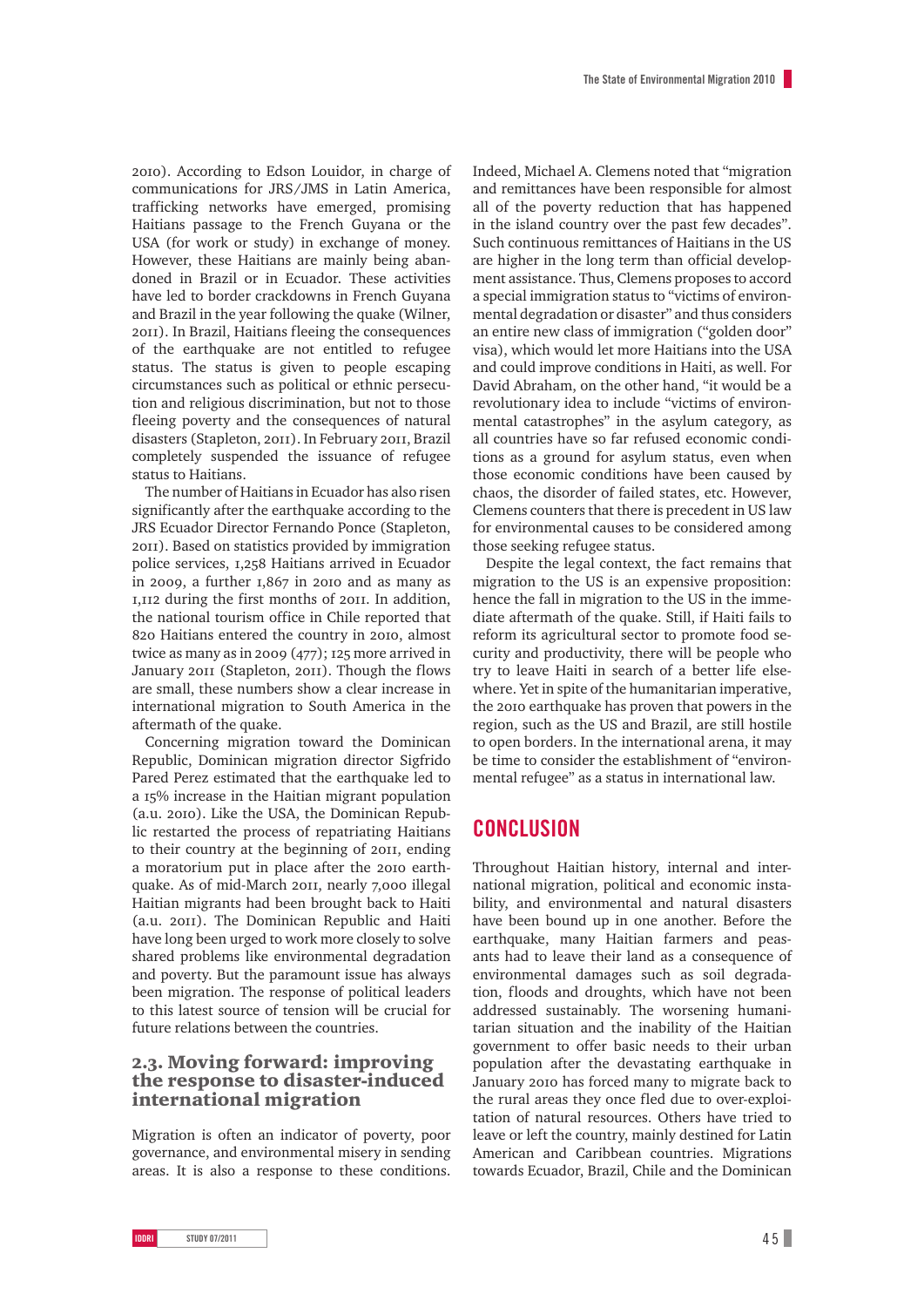Republic all increased in 2010, implying a link to the earthquake and its aftermath. Meanwhile, migration—legal and illegal—to the US has fallen, due to strict immigration controls and the high cost of the journey.

Although the 2010 earthquake was a seismic rather than climatic—event, climate change will almost certainly pose more natural hazards to the country. Therefore, disaster risk reduction strategies and protection policies for displaced persons must be implemented. By studying the case, we can learn a great deal that may be useful for future humanitarian practice. Haitians made use of multiple migration strategies in the aftermath of the quake. They were occasionally abetted by international actors, and sometimes thwarted by policies and legal loopholes that hurt their search for a better life. Vast policy change is needed, both domestically and internationally, both to improve the current humanitarian situation in Haiti, and to bolster resilience in the face of future disasters. ❚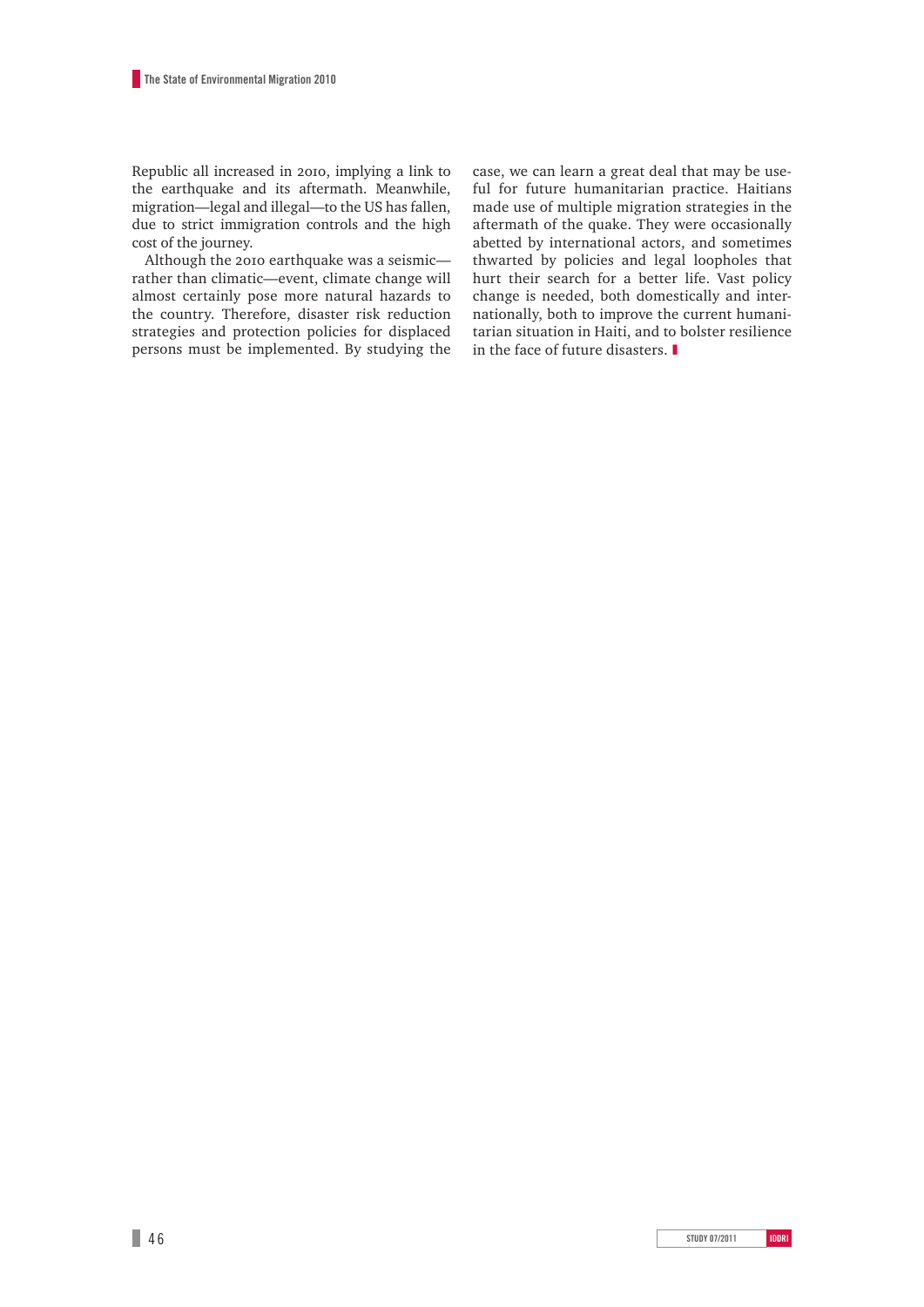# **BIBLIOGRAPHY**

Abraham, David (April 19, 2011). Interview with author. Professional Title: Professor, University of Miami School of Law.

Alscher, S. (2009). "Hispaniola Island (Dominican Republic and Haiti)". Each For Case Study Report. Found under: http://www.each-for.eu/documents/CSR\_ Hispaniola\_090126.pdf

Alscher, S. (2008). "Latin American & Caribbean". Each For Case Study Report.. Found under:http://www.each-for. eu/documents/EACH-FOR\_D.2.6.1\_General\_Overview\_ Study\_-\_Latin\_America\_short.pdf

Aguilera, E. (Dec. 27th, 2010). "Rise in Haitian immigrants could signify oncoming wave". Border &Immigration. Found under: http://www.signonsandiego.com/ news/2010/dec/27/rise-haitian-immigrants-could-signifyoncoming-wav/

Armario, C. (Jan 21st, 2011). "US Deports First Haitians since Earthquake". The Associate Press. Found under: http://www.cnsnews.com/news/article/us-deports-firsthaitians-earthquake

AuthorUnknown (a.u.) (Aug. 4th, 2010). "In Dominican Republic, conflicting attitudes toward Haiti". Global Post. Found under http://www.globalpost.com/ dispatch/americas/100723/haiti-dominican-republicimmigrants?page=full

Author unknown (a.u.) (March 25th, 2011). "Legal Haitian immigrants deported from Dominican Republic". The Universe Catholic Weekly. Found under http://www. totalcatholic.com/tc/index.php?/201103231640/news/ legal-haitian-immigrants-deported-from-dominicanrepublic.html

Author Unknown (a.u.). (Aug 7th, 2010). "US Coast Guard intercepted 323 illegal migrants from Haiti". EU Times. Found under: http://www.eutimes.net/2010/08/us-coastguard-intercepted-323-illegal-migrants-from-haiti/

Author Unknown (a.u.). (2010). "Haiti IDP Migration in Relation to Flood Trends". Operation Unified Response, JTF-Haiti. Found under: https://www.cimicweb.org/ cmo/haiti/Crisis%20Documents/JIAHCC%20--%20 Other%20Files/Common%20Operating%20Picture/Haiti\_ Migration\_and\_Historic\_Flooding\_7FEB10%5B1%5D.pdf

CCCM, 2011a. Evictions Report: March 2011. Accessed at http://www.cccmhaiti.info/z\_eviction\_report\_ march\_2011.php on July 15, 2011.

CCCM, 2011b. IDP Return Survey: March 2011. Accessed at http://www.cccmhaiti.info/z\_internally\_displaced\_ persons return survey.php on July 16, 2011.

CCCM, 2011c. Displacement Tracking Matrix v2.0 update: March 2011. Accessed at http://www.cccmhaiti.info/y\_ dtm\_data.php on July 15, 2011.

Central Intelligence Agency [CIA]. (2011). "Haiti". The World Factbook. Found under: https://www.cia.gov/ library/publications/the-world-factbook/geos/ha.html

Clemens, Michael, April 13, 2011. Interview by author. Professional title: Professor of Political Science, Georgetown University; Researcher, Center for Global Development.

Dupuy, A. (Jan 9, 2011). Beyond the Earthquake: A Wake-Up Call for Haiti. Found under.

http://celucienjoseph.wordpress.com/2011/01/09/ beyond-the-earthquake-a-wake-up-call-for-haiti-byprofessor-alex-dupuy/

Eichler, L. (2006). "Community-based Envrionmental Management: A Tool For Natural Disaster Risk Reduction in Haiti?" MEM Master's Project, Duke University. Found under: http://dukespace.lib.duke.edu/dspace/bitstream/ handle/10161/68/MP\_lse\_a\_122006.pdf;jsessionid=A54 0211A181E67099FBE6C767C6F0588?sequence=1

Eliscar, J. D.R. (2010). "Environmental and Natural Disasters in Haiti: The Impacts of Failed Policies From 2004 to 2010". Graduate Masters Theses. Paper 32. Found under:http://scholarworks.umb.edu/masters\_theses/32

Fatton, R. (Jan 26th, 2010). "Hope amidst Devastation: Toward a New Haitian State". The Carter G. Woodson Institure For African-American and African Studies. Found under: http://news.clas.virginia.edu/woodson/x16474. xml

Haggerty, R.A. (ed). (1989). Dominican Republic: A Country Study. Washington: GPO for the Library of Congress. Found under:. http://countrystudies.us/ dominican-republic/

Masters, J. (d.u.). Hurricanes and Haiti: A Tragic History. Weather Underground. Found under: http://www. wunderground.com/resources/education/haiti.asp

Monger, R. And J. Yankay. (2011). "U.S. Legal Permanent Residents: 2010". Departement of Homeland Security [DHS]. Found under: http://www.dhs.gov/xlibrary/ assets/statistics/publications/lpr\_fr\_2010.pdf

Morales, L. (Jan 25, 2010). Americans Lean Against Letting More Haitians Into U.S. GALLUP. Found under: http:// www.gallup.com/poll/125372/Americans-Lean-Against-Letting-Haitians.aspx

Myers, N. (1993).Ultimate Security: The Environmental Basis of Political Stability, New York and London: W.W. Norton.

Napolitano, J. (Jan. 15th, 2010). "Statement from Secretary Janet Napolitano" [U.S. Department of Homeland Security],press release. Found under http:// www.dhs.gov/ynews/releases/pr\_1263595952516.shtm

Natural disaster. (n.d.). Dictionary.com's 21st Century Lexicon. Retrieved April 5th, 2011, from Dictionary.com website: http://dictionary.reference.com/browse/natural disaster

Office for the Coordination of humanitarian affairs [OCHA]. (2008). Haiti. Flash Appeal Revision. United Nations: New York. Foun under: http://www.ht.undp. org/\_assets/fichier/publication/pubdoc36.pdf?PHPSESSI D=5dda3ded4990abbb818b77263a01e39e

Pascal, Peggy, 2011. Interviewed by author. Professional title: Food Security Advisor, Solidarities International.

Sontag, D. (March 16th, 2010). "Rural Haiti Struggles to Absorb Displaced". The New York Times. Found under: http://www.nytimes.com/2010/03/17/world/ americas/17rural.html?\_r=1